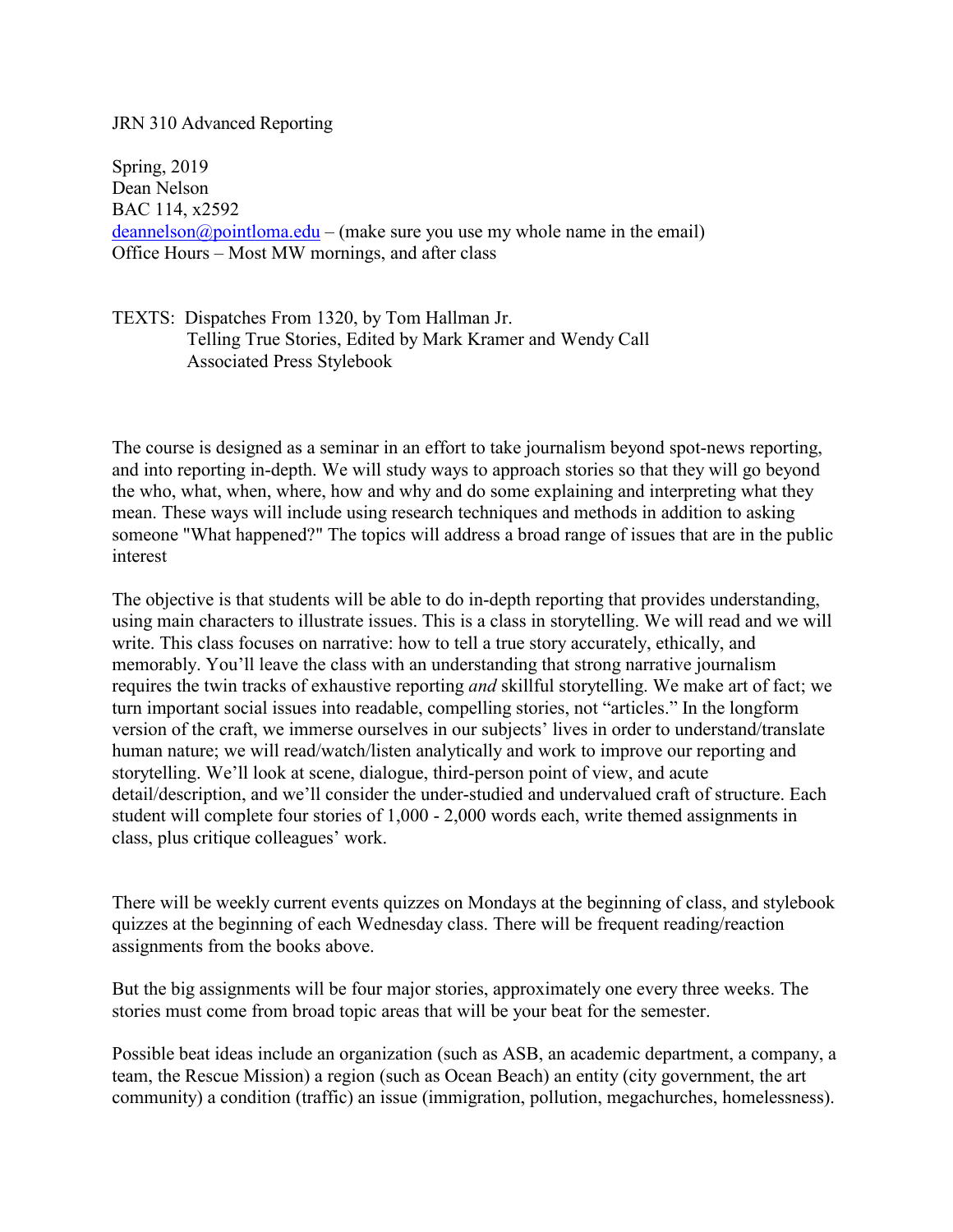At least one of these stories must be a localized national story, at least one must be a story that comes out of a meeting, conference or major speech. Outlines, source lists, multimedia ideas and other portions of the story will be graded along with the overall story. Stories are a minimum of four typewritten, double-spaced pages, and use at least five sources -- some live and some published.

Topics we will cover in class will include:

- How to distinguish Topic from Story—how to think
- Narrative defined
- The importance of reporting and its relationship to strong narrative journalism
- How to "see" stories everywhere
- Ethics
- Revision
- Organizational strategies

Sometimes we'll start class with a micro-lecture, sometimes we'll jump right in with a writing exercise, sometimes we'll focus entirely on workshop. Some of the topics we'll cover: What makes a story great? What makes a story a *story*? What elements does great narrative require? How does reporting for narrative differ from the reporting one might do for, say, a daily news story or feature? What choices—stylistic, ethical, etc.—must the longform journalist make? What does it mean to write with "voice"? Who is the audience? Does it matter?

There will be no mid-term examination, but there will be a take-home final. Attendance, preparation for class, and participation will be factored into the final grade. Bonus points will be awarded for stories that are published.

In addition, we will discuss techniques and methods for attaining first jobs and internships.

You are expected to read at least one mainstream news site, online, on paper (!) or otherwise, every day and bring in examples of applicable stories for class discussion.

It's essential that you do the assigned reading. Failure to do the reading will show in your classroom participation and in your in-class writing assignments.

And while there are these defined daily assignments, I expect you to be working on your stories (thinking, asking others, reading) at all times on all the other days, too. I want you dreaming about them. It won't be like you'll be able to say, "Now I need to start working on my next big story." That thought should be on your mind today. After today, I want you actually working on that story. If you start gathering information now, you'll be able to use it in all of your stories, not just your first one.

Story Deadlines:

 $\blacksquare$  Feb. 4